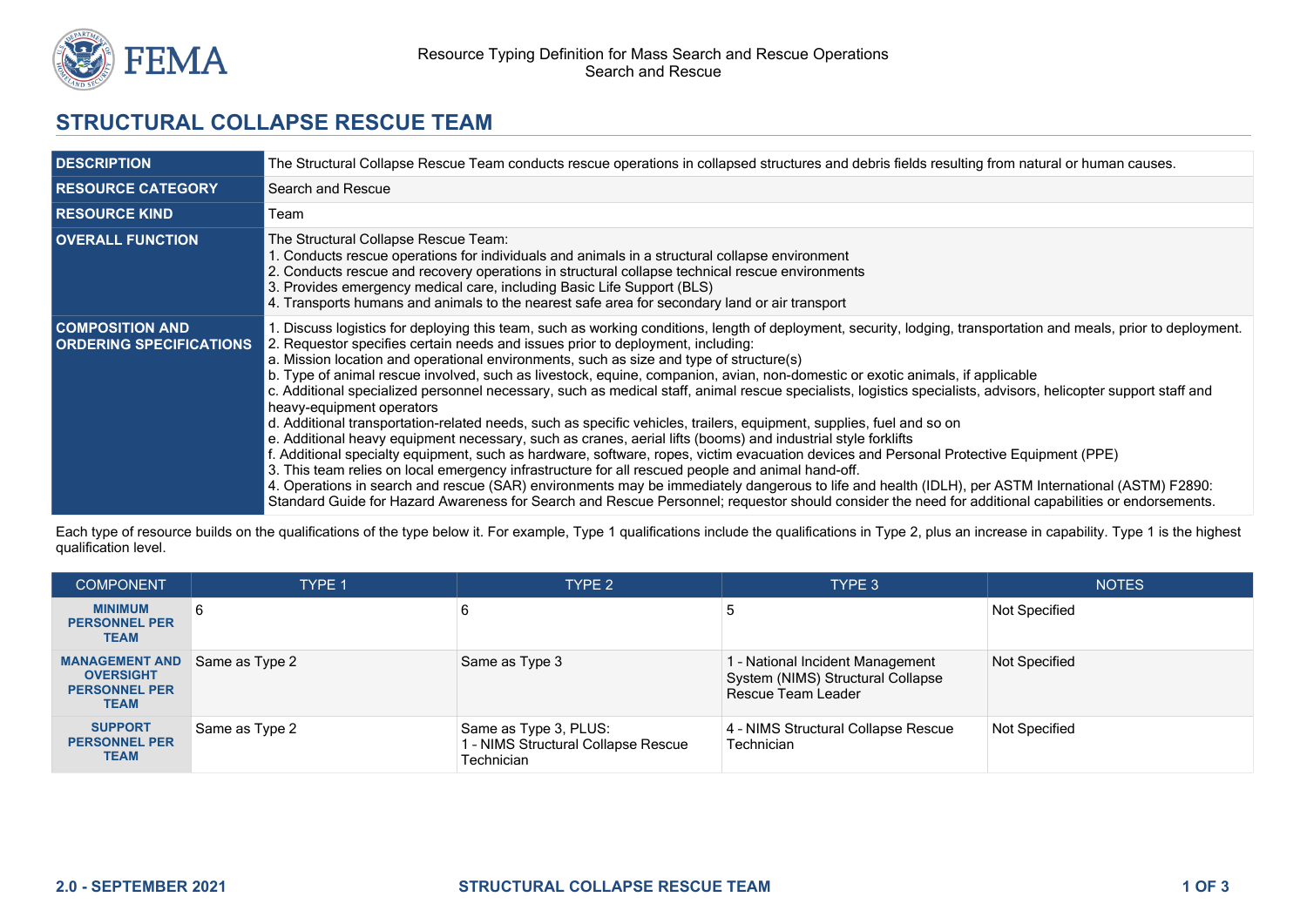

## Resource Typing Definition for Mass Search and Rescue Operations Search and Rescue

| <b>COMPONENT</b>                                                                         | TYPE 1                                                                                                                                                                                                                         | TYPE <sub>2</sub>                                                                                                                     | TYPE 3                                                                                                                                                                                                                                                       | <b>NOTES</b>                                                                                                                                                                                                                                                                                                |
|------------------------------------------------------------------------------------------|--------------------------------------------------------------------------------------------------------------------------------------------------------------------------------------------------------------------------------|---------------------------------------------------------------------------------------------------------------------------------------|--------------------------------------------------------------------------------------------------------------------------------------------------------------------------------------------------------------------------------------------------------------|-------------------------------------------------------------------------------------------------------------------------------------------------------------------------------------------------------------------------------------------------------------------------------------------------------------|
| <b>CAPABILITIES PER</b><br><b>TEAM</b>                                                   | Same as Type 2, PLUS:<br>Conducts rescue operations in heavy<br>construction, in keeping with United<br>Nations (UN) International Search and<br>Rescue Advisory Group (INSARAG)<br>urban search and rescue (US&R)<br>guidance | Same as Type 3, PLUS:<br>Conducts rescue operations in medium<br>construction, in keeping with UN<br><b>INSARAG US&amp;R guidance</b> | 1. Conducts rescue operations in light<br>construction, in keeping with UN<br><b>INSARAG US&amp;R guidance</b><br>2. Is capable of working in confined<br>spaces, including permit-required, non-<br>cave and non-mine environments                          | Not Specified                                                                                                                                                                                                                                                                                               |
| <b>RESCUE EQUIPMENT</b><br><b>PER TEAM</b>                                               | Same as Type 2, PLUS:<br>1. Cutting torches<br>2. Rebar cutters<br>3. Shoring equipment                                                                                                                                        | Same as Type 3, PLUS:<br>1. Breaching and breaking equipment<br>2. Air bags<br>3. Hydraulic jacks                                     | 1. Hand tool package<br>2. Technical level rope rescue package                                                                                                                                                                                               | 1. Hand tools include shovels, electric<br>saws and bolt cutters.<br>2. Breaching and breaking equipment<br>includes sledgehammers and crowbars.<br>3. Requestor orders additional heavy<br>equipment, such as cranes, aerial lifts<br>(booms) and industrial style forklifts,<br>separately, if necessary. |
| <b>VICTIM EXTRACTION</b><br><b>EQUIPMENT PER</b><br><b>TEAM</b>                          | Same as Type 2                                                                                                                                                                                                                 | Same as Type 3                                                                                                                        | 1. Litter basket<br>2. Litter wheel<br>3. Adjustable bridle<br>4. Patient harness system                                                                                                                                                                     | Not Specified                                                                                                                                                                                                                                                                                               |
| <b>PERSONAL</b><br><b>PROTECTIVE</b><br><b>EQUIPMENT (PPE)</b><br><b>PER TEAM MEMBER</b> | Same as Type 2                                                                                                                                                                                                                 | Same as Type 3                                                                                                                        | PPE is mission specific and varies by<br>work environment; it may include:<br>1. Hard hat<br>2. Reflective vest<br>3. Gloves<br>4. Safety glasses<br>5. Protective clothing<br>6. Protective footwear<br>7. Dust masks or a respirator with extra<br>filters | Not Specified                                                                                                                                                                                                                                                                                               |
| <b>COMMUNICATIONS</b><br><b>EQUIPMENT PER</b><br><b>TEAM MEMBER</b>                      | Same as Type 2                                                                                                                                                                                                                 | Same as Type 3                                                                                                                        | 1. Two-way handheld radio<br>2. Mobile phone                                                                                                                                                                                                                 | Not Specified                                                                                                                                                                                                                                                                                               |